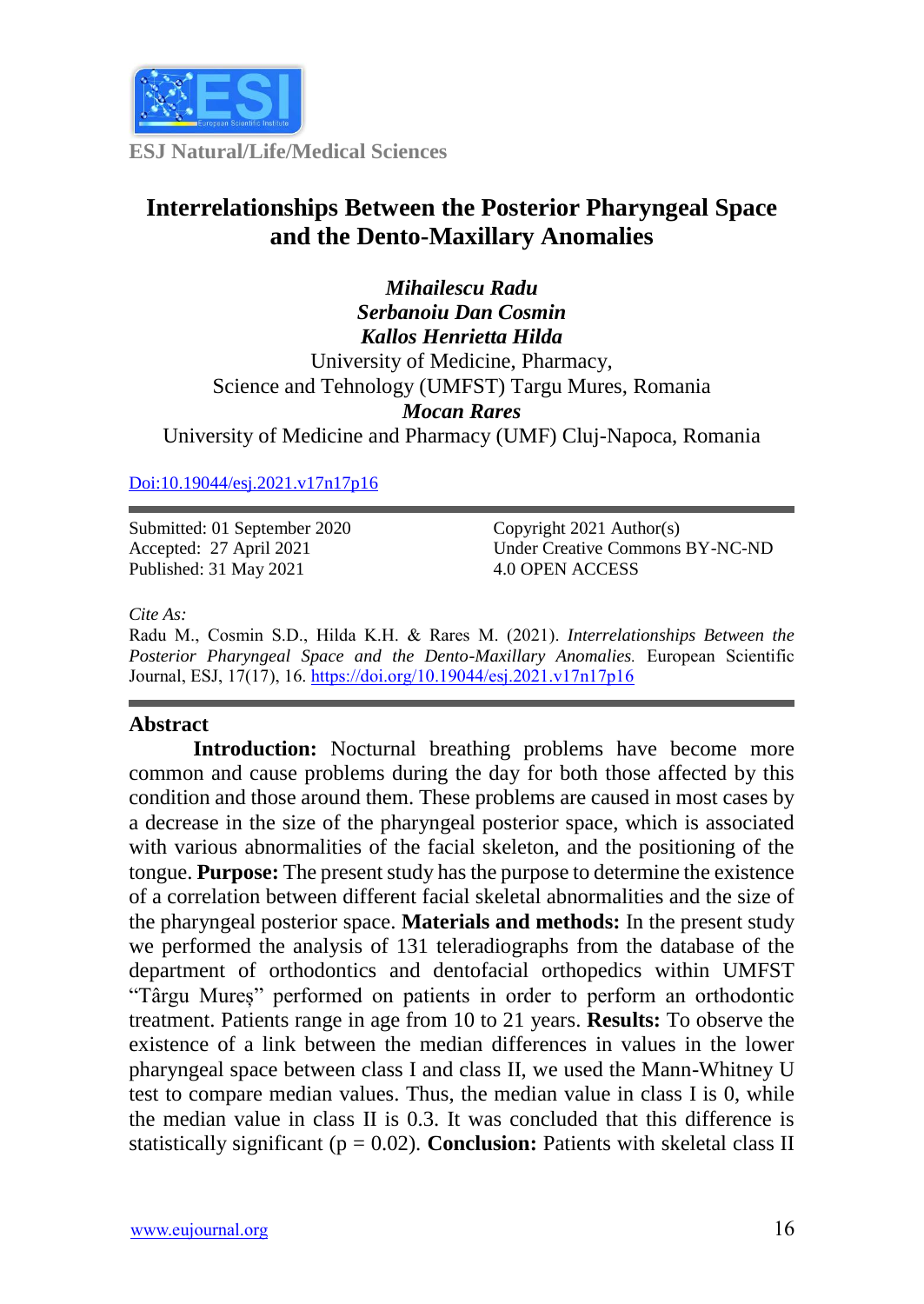have smaller dimensions of the lower pharyngeal space than patients with class I and class III. Patients with skeletal class II have an increased risk compared to those with class I or class III of developing obstructive sleep apnea-hypopnea syndrome during their lifetime.

**Keywords:** Posterior pharyngeal space, Class II, sleep apnea, ANB angle

# **Introduction**

Nocturnal breathing problems have become more common and cause problems during the day for both those affected by this condition and those around them.(Achilleos, Krogstad, & Lyberg. 2000) Concentration problems, periods of drowsiness both at work and in free time, nervousness, all these lead to a lack of performance at work, increased possibility of car accidents (drowsiness while driving) and irritation of people around. ("Health Quality Ontario", 2006) These problems are caused in most cases by a decrease in the size of the pharyngeal posterior space, which is associated with various abnormalities of the facial skeleton, and the positioning of the tongue (Spicuzza, Caruso, & Di Maria, 2015).

Usually sleep apnea is the result of several factors that are in succession, such as a domino effect (Lowe, 1990) (eg the patient has excess adenoid tissue, the patient to be able to breathe becomes an oral respirator, the tongue is positioned down on the jaw , the tongue thus positioned increases the chances of obstructing the pharynx during the night causing sleep apnea) (Jyothi et al. 2019). In order to observe the size changes of the pharyngeal posterior space, we perform lateral teleradiographs, for which we have various analyzes (McNamara, Rickets, etc.) with which we can detect the presence or absence of this abnormality, its severity and the existence of other associated skeletal abnormalities. (Liao, Lacerda, Silva, & Ramos, 2015) The present study aims to determine the existence of a correlation between different facial skeletal abnormalities and the size of the pharyngeal posterior space (Perumalsamy, Charles, Reddy, Chokkalingam, & Balakrishnan, 2017).

# **Materials and methods**

In the present study we performed the analysis of 131 teleradiographs from the database of the department of orthodontics and dentofacial orthopedics within UMFST "Târgu Mureș" performed on patients in order to perform an orthodontic treatment. Patients range in age from 10 to 21 years.

A modified McNamara analysis was performed, in which the anthropometric point B (the most concave point in the chin symphysis) and the angles SNB (position of the mandible according to the plane of the skull base) and ANB (position of the mandible relative to the jaw) were added. The analyzes were performed using AudaxCeph software.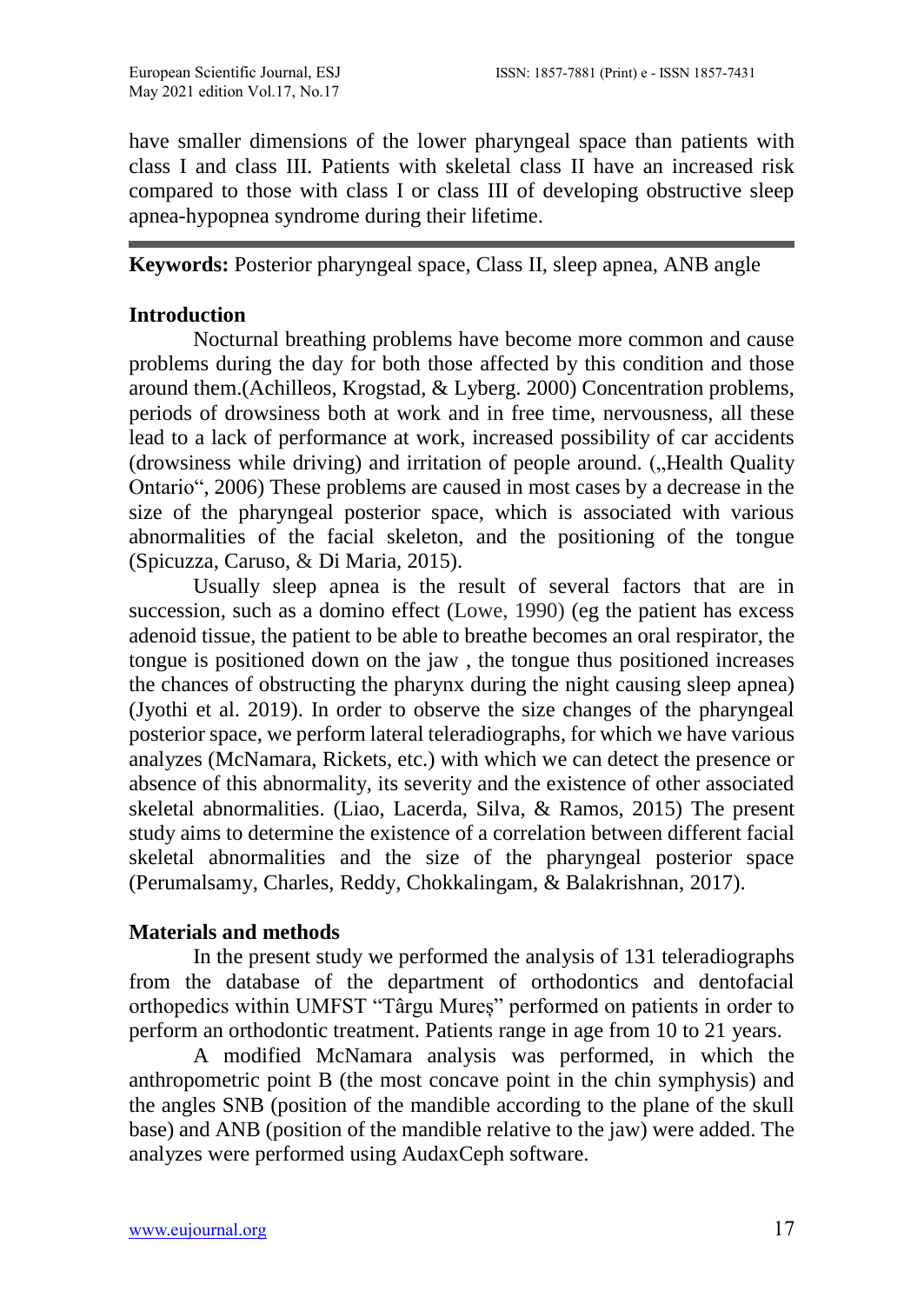Depending on the ANB angle the patients were divided into 3 categories:

- 1. Skeletal class I: ANB between 1 and 3 (Fig. 2.1)
- 2. Skeletal class II: ANB greater than 3 (Fig. 2.2)
- 3. Skeletal class III: ANB less than 1 (Fig. 2.3)





| <b>MEASUREMENT</b>              |                                   | <b>NORMAL VALUE</b> | VALUE  | <b>DIFFERENCE</b> | <b>BIAS</b>             |
|---------------------------------|-----------------------------------|---------------------|--------|-------------------|-------------------------|
| <b>Maxilla to Cranial base</b>  |                                   |                     |        |                   |                         |
| A-NP distance                   | mm                                | 1.1                 | $-2.8$ | $-3.9$            | $\bullet$               |
| Angle SNA                       | $^{\circ}$                        | 82.0                | 84.9   | 2.9               | ٠                       |
| Angle SNB                       | $\circ$                           | 80.0                | 82.5   | 2.5               | ٠                       |
| ANB                             | $\circ$                           | 2.0                 | 2.4    | 0.4               |                         |
| <b>Mandible to Maxilla</b>      |                                   |                     |        |                   |                         |
| $Co-A$                          | mm                                | 99.8                | 74.9   | $-24.9$           | $\bullet\bullet\bullet$ |
| $Co-Gn$                         | mm                                | 134.3               | 105.7  | $-28.6$           | $\bullet\bullet\bullet$ |
| Max-Mand                        | mm                                | 34.5                | 30.8   | $-3.7$            |                         |
| ANS-Me                          | mm                                | 74.6                | 59.2   | $-15.4$           | • • •                   |
| NL/ML (anatomic)                | $\circ$                           | 22.7                | 18.8   | $-3.9$            |                         |
| <b>Facial axis</b>              | $\mathsf{O}% _{n}\left( t\right)$ | 90.0                | 91.6   | 1.6               |                         |
| <b>Mandible to Cranial base</b> |                                   |                     |        |                   |                         |
| Pg-NP distance                  | mm                                | $-1.8$              | 3.6    | 5.4               | $\bullet$               |
| <b>Dentition</b>                |                                   |                     |        |                   |                         |
| $+1/A$ II FH                    | mm                                | 5.4                 | 2.2    | $-3.2$            | $\bullet$               |
| $-1i/APq$                       | mm                                | 2.7                 | $-1.3$ | $-4.0$            | $\bullet$               |
| Airway                          |                                   |                     |        |                   |                         |
| Upper pharyngeal space          | mm                                | 17.5                | 14.1   | $-3.4$            | $\bullet$               |
| Lower pharyngeal space          | mm                                | 11.0                | 9.5    | $-1.5$            | $\bullet$               |

**Fig. 2.1** Modified Mcnamara analysis; patient with skeletal class I.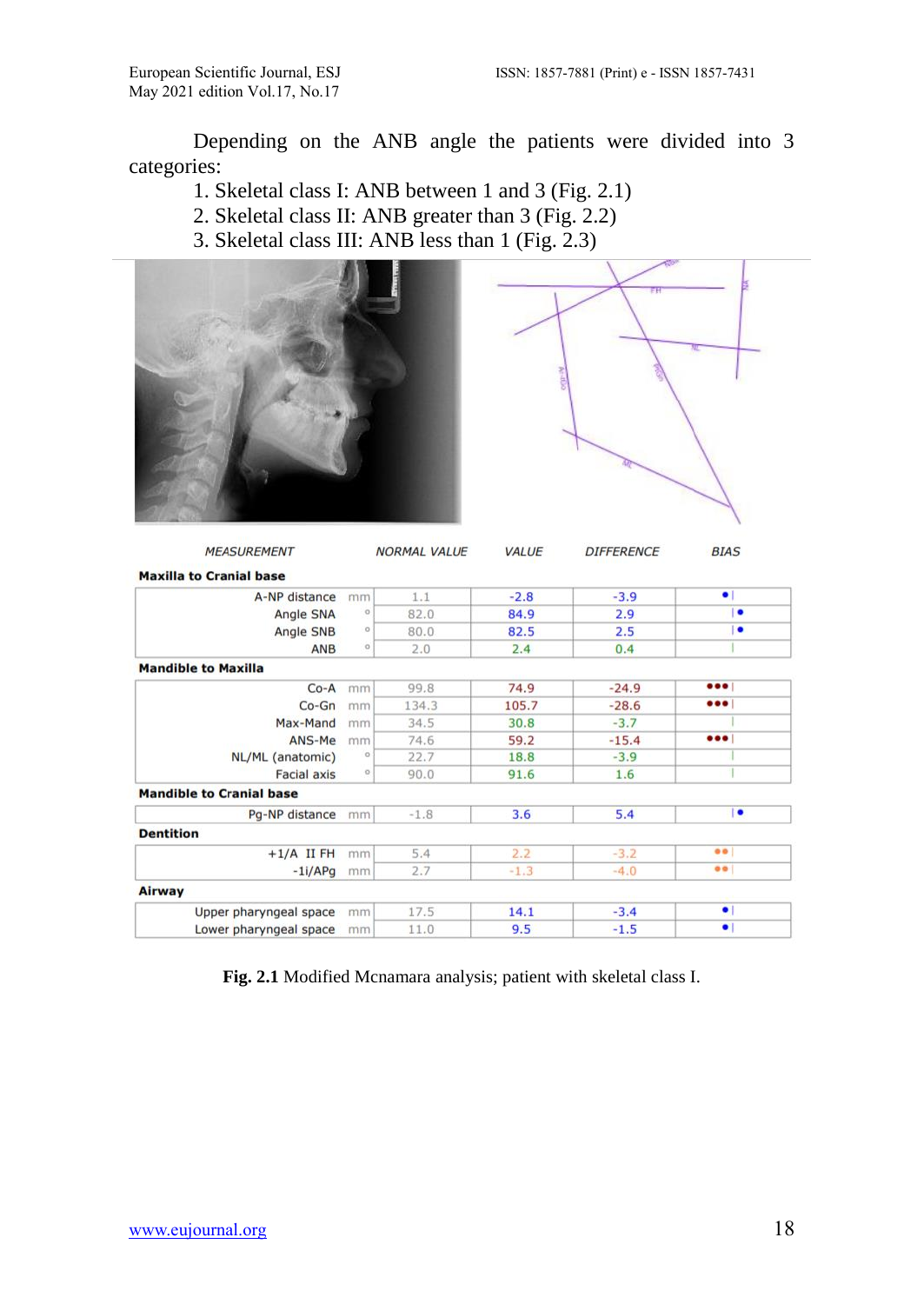| <b>MEASUREMENT</b>              |         | <b>NORMAL VALUE</b> | VALUE  | <b>DIFFERENCE</b> | <b>BIAS</b>                  |
|---------------------------------|---------|---------------------|--------|-------------------|------------------------------|
| <b>Maxilla to Cranial base</b>  |         |                     |        |                   |                              |
| A-NP distance                   | mm      | 1.1                 | $-4.9$ | $-6.0$            | $\bullet$                    |
| Angle SNA                       | $\circ$ | 82.0                | 83.3   | 1.3               |                              |
| Angle SNB                       | $\circ$ | 80.0                | 79.8   | $-0.2$            |                              |
| ANB                             | $\circ$ | 2.0                 | 3.5    | 1.5               |                              |
| <b>Mandible to Maxilla</b>      |         |                     |        |                   |                              |
| $Co-A$                          | mm      | 99.8                | 78.2   | $-21.6$           | $\bullet\bullet\bullet$      |
| $Co-Gn$                         | mm      | 134.3               | 96.6   | $-37.7$           | $\bullet\bullet\bullet$      |
| Max-Mand                        | mm      | 34.5                | 18.4   | $-16.1$           | $\bullet\bullet\bullet\; \;$ |
| ANS-Me                          | mm      | 74.6                | 54.0   | $-20.6$           | $\bullet\bullet\bullet$      |
| NL/ML (anatomic)                | $\circ$ | 22.7                | 21.5   | $-1.2$            |                              |
| <b>Facial axis</b>              | $\circ$ | 90.0                | 93.6   | 3.6               | $\overline{\phantom{a}}$     |
| <b>Mandible to Cranial base</b> |         |                     |        |                   |                              |
| Pg-NP distance                  | mm      | $-1.8$              | 11.7   | 13.5              | $\bullet$                    |
| <b>Dentition</b>                |         |                     |        |                   |                              |
| $+1/A$ II FH                    | mm      | 5.4                 | $-1.7$ | $-7.1$            | $\bullet\bullet\bullet$      |
| $-1i/APg$                       | mm      | 2.7                 | $-2.2$ | $-4.9$            | $\bullet\bullet$             |
| Airway                          |         |                     |        |                   |                              |
|                                 |         |                     | 9.5    | $-8.0$            | $\bullet\bullet\bullet$      |
| Upper pharyngeal space          | mm      | 17.5                |        |                   |                              |

**Fig. 2.2** Modified Mcnamara analysis; patient with skeletal class II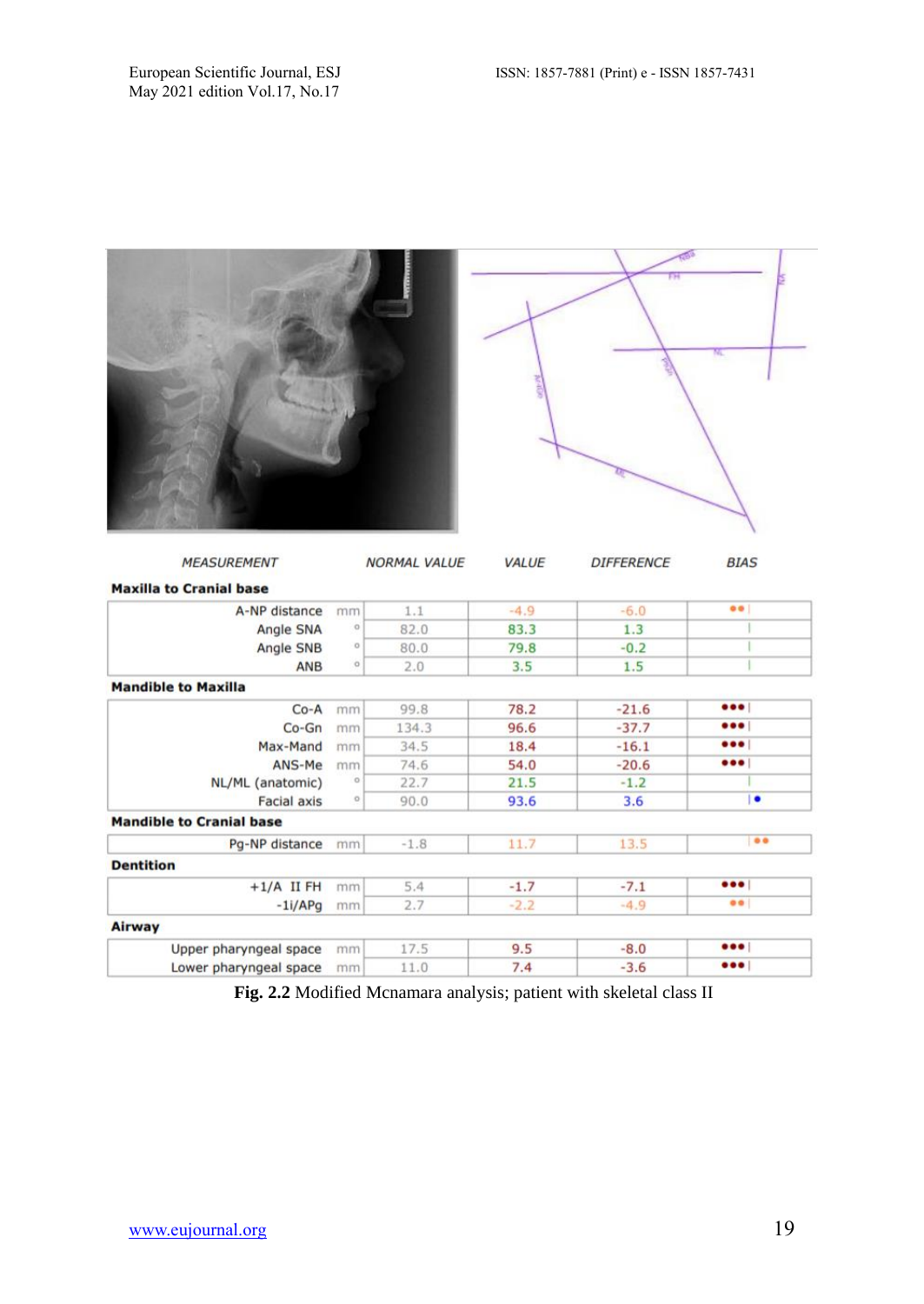May 2021 edition Vol.17, No.17

| a v                                                                                                                                |
|------------------------------------------------------------------------------------------------------------------------------------|
| kala mendelakan.<br>Lista menjada tersebut dan bermula menjada penderbangan menjada dan bermula menjada dan bermula dan bermula da |



|         | 1.1    | 0.6    | $-0.5$  |                   |
|---------|--------|--------|---------|-------------------|
| o       | 82.0   | 82.7   | 0.7     |                   |
| $\circ$ | 80.0   | 82.2   | 2.2     | ٠                 |
| $\circ$ | 2.0    | 0.5    | $-1.5$  |                   |
|         |        |        |         |                   |
| mm      | 99.8   | 86.8   | $-13.0$ | $\bullet \bullet$ |
| mm      | 134.3  | 118.7  | $-15.6$ | $\bullet\bullet$  |
| mm      | 34.5   | 31.9   | $-2.6$  |                   |
| mm      | 74.6   | 64.3   | $-10.3$ |                   |
| $\circ$ | 22.7   | 22.2   | $-0.5$  |                   |
| $\circ$ | 90.0   | 91.5   | 1.5     |                   |
|         |        |        |         |                   |
| mm      | $-1.8$ | $-3.5$ | $-1.7$  |                   |
|         |        |        |         |                   |
| mm      | 5.4    | 2.2    | $-3.2$  | $\bullet \bullet$ |
| mm      | 2.7    | $-0.9$ | $-3.6$  | $\bullet \bullet$ |
|         |        |        |         |                   |
| mm      | 17.5   | 15.7   | $-1.8$  |                   |
| mm      | 11.0   | 12.5   | 1.5     | ٠                 |
|         | mm     |        |         |                   |

**Fig. 2.3** Modified Mcnamara analysis; patient with skeletal class III

We had 36 patients with skeletal class I, 59 with skeletal class II and 36 with skeletal class III.

To observe changes in airway size, the Upper Pharyngeal Space (UPS) and Lower Pharyngeal Space (LPS) measurements were used.

### **Results**

To observe the existence of statistically significant differences between the mean values of the upper pharyngeal space between classes, we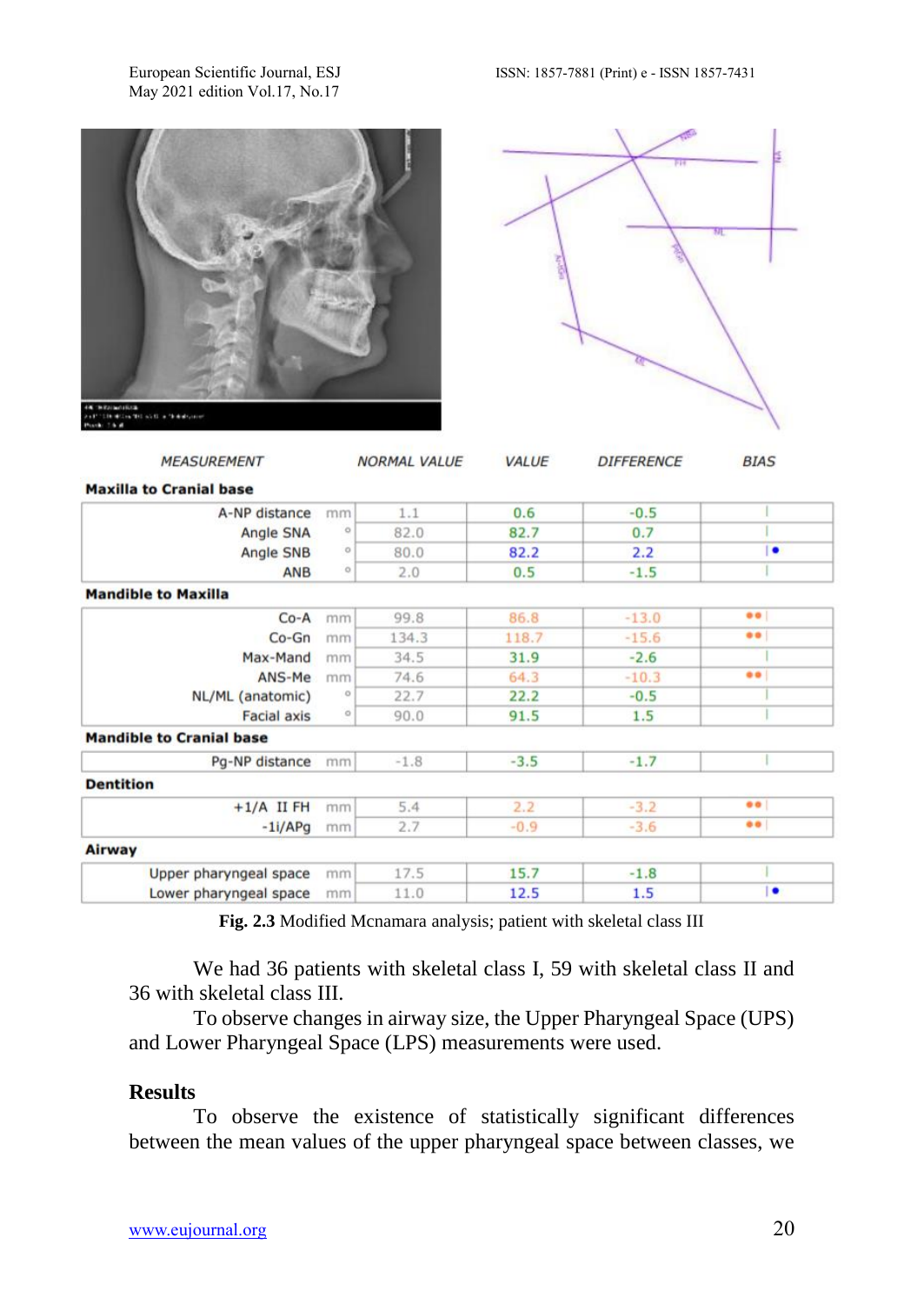used the ANOVA test to compare the means. Thus, patients in class I have an average value of 15.22 ( $\pm$  2.82) while patients in class II have an average value of 14.31 ( $\pm$  3.17), and patients in class III have an average value of 15.41 ( $\pm$ 3.04). Following the application of the ANOVA test, it was concluded that this difference is statistically insignificant ( $p = 0.16$ ) (Table 3.1).

| <b>Tabel 3.1 Descriptive statistics</b> |           |     |         |           |                |         |                   |         |         |       |
|-----------------------------------------|-----------|-----|---------|-----------|----------------|---------|-------------------|---------|---------|-------|
|                                         |           |     |         |           | 95% Confidence |         |                   |         |         |       |
|                                         |           |     |         |           |                |         | Interval for Mean |         |         |       |
|                                         |           |     |         | Std.      | Std.           | Lower   | Upper             |         |         | P     |
|                                         |           | N   | Mean    | Deviation | Error          | Bound   | Bound             | Minimum | Maximum | value |
| Superior                                | Class I   | 36  | 15.2222 | 2.82460   | .47077         | 14.2665 | 16.1779           | 7.40    | 20.30   |       |
| pharyngeal                              | Class II  | 59  | 14.3102 | 3.17222   | .41299         | 13.4835 | 15.1369           | 7.90    | 20.40   | 0.16  |
| space                                   | Class III | 36  | 15.4139 | 3.04829   | .50805         | 14.3825 | 16.4453           | 4.90    | 20.50   |       |
|                                         | Total     | 131 | 14.8641 | 3.06559   | .26784         | 14.3342 | 15.3940           | 4.90    | 20.50   |       |

To observe the existence of statistically significant differences between the mean values of the lower pharyngeal space between classes, we used the ANOVA test to compare the means. Thus, patients in class I have an average value of 10.19 ( $\pm$  1.31) while patients in class II have an average value of 9.23 ( $\pm$  2.07), and patients in class III have an average value of 10.84 ( $\pm$ 2.27). Following the application of the ANOVA test, it was concluded that this difference is statistically significant ( $p = 0.01$ ) (Table 3.2).

| <b>Tabel 3.2 Descriptive statistics</b> |         |     |         |           |        |                   |         |         |         |       |  |
|-----------------------------------------|---------|-----|---------|-----------|--------|-------------------|---------|---------|---------|-------|--|
|                                         |         |     |         |           |        | 95% Confidence    |         |         |         |       |  |
|                                         |         |     |         |           |        | Interval for Mean |         |         |         |       |  |
|                                         |         |     |         | Std.      | Std.   | Lower             | Upper   |         |         | P     |  |
|                                         |         | N   | Mean    | Deviation | Error  | Bound             | Bound   | Minimum | Maximum | value |  |
| Inferior                                | Class I | 36  | 10.1972 | 1.31725   | .21954 | 9.7515            | 10.6429 | 7.00    | 12.20   |       |  |
| pharyngeal                              | Class   | 59  | 9.2390  | 2.07323   | .26991 | 8.6987            | 9.7793  | 4.40    | 12.00   |       |  |
| space                                   | П       |     |         |           |        |                   |         |         |         |       |  |
|                                         | Class   | 36  | 10.8472 | 2.27816   | .37969 | 10.0764           | 11.6180 | 4.60    | 17.10   | 0.01  |  |
|                                         | Ш       |     |         |           |        |                   |         |         |         |       |  |
|                                         | Total   | 131 | 9.9443  | 2.06189   | .18015 | 9.5879            | 10.3007 | 4.40    | 17.10   |       |  |

To observe the existence of a link between the median value of the difference in value at the level of the superior pharyngeal space according to classes, we used the Kruskal-Wallis test to compare the samples. Thus, patients classified in class I have a median difference of 0.20 (0, 1.67), those in class II have a median difference of 0.70 (0, 3.10), and those in class III have a median difference of 0.37. Following the application of the test, it was concluded that this difference is statistically significant ( $p = 0.045$ ) (fig. 3.1).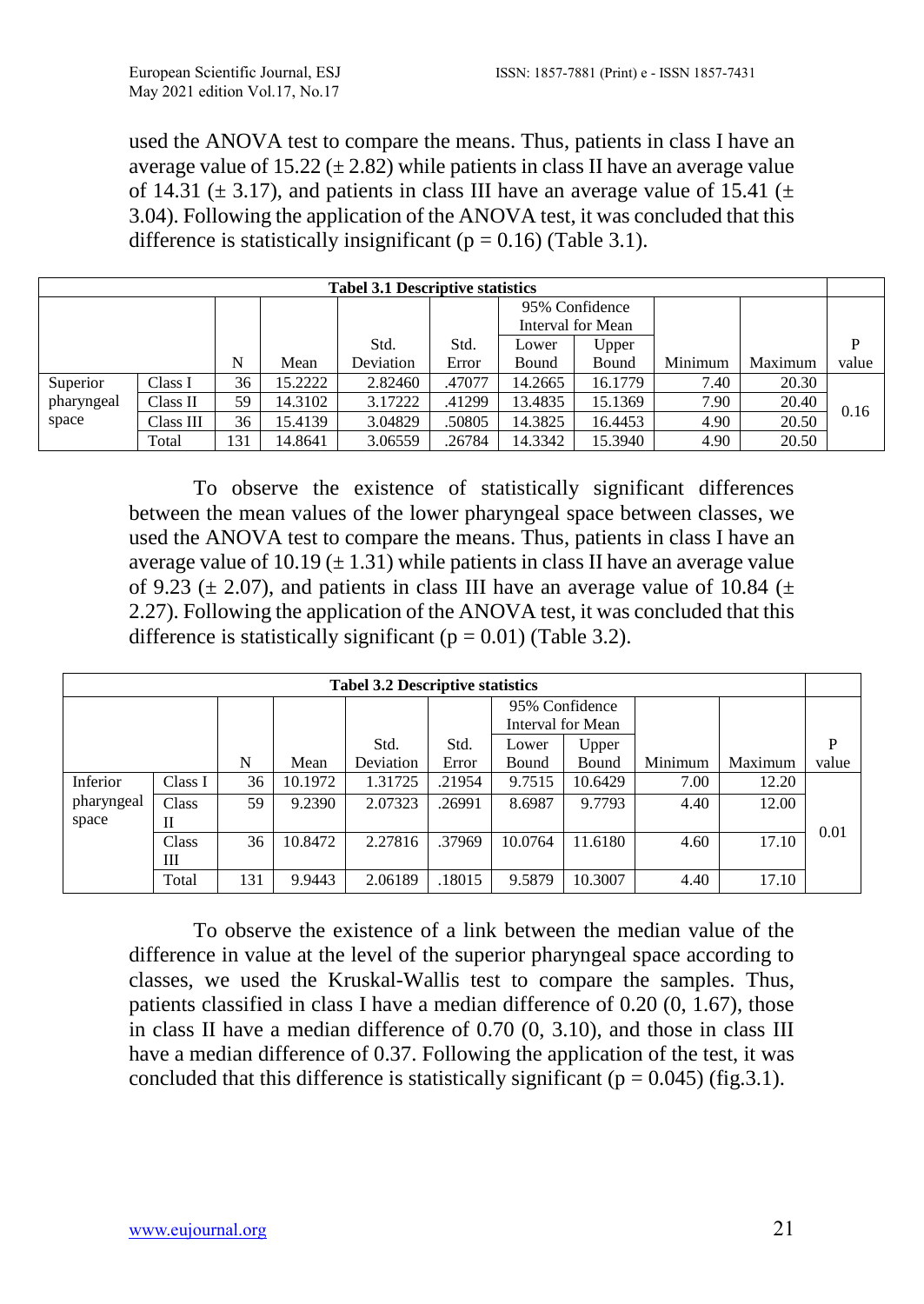

**Fig 3.1** Descriptive statistics of superior pharyngeal space by skeletal class

To observe the existence of a link between the median value of the difference in value at the level of the lower pharyngeal space according to classes, we used the Kruskal-Wallis test to compare the samples. Thus, patients classified in class I have a median difference of 0.00 (0.0, 0.57), those in class II have a median difference of 0.3 (0, 2.6), and those in class III have a median difference of 0.00 (-0.3, 0.4). Following the application of the test, it was concluded that this difference is statistically significant ( $p = 0.01$ ) (fig.3.2).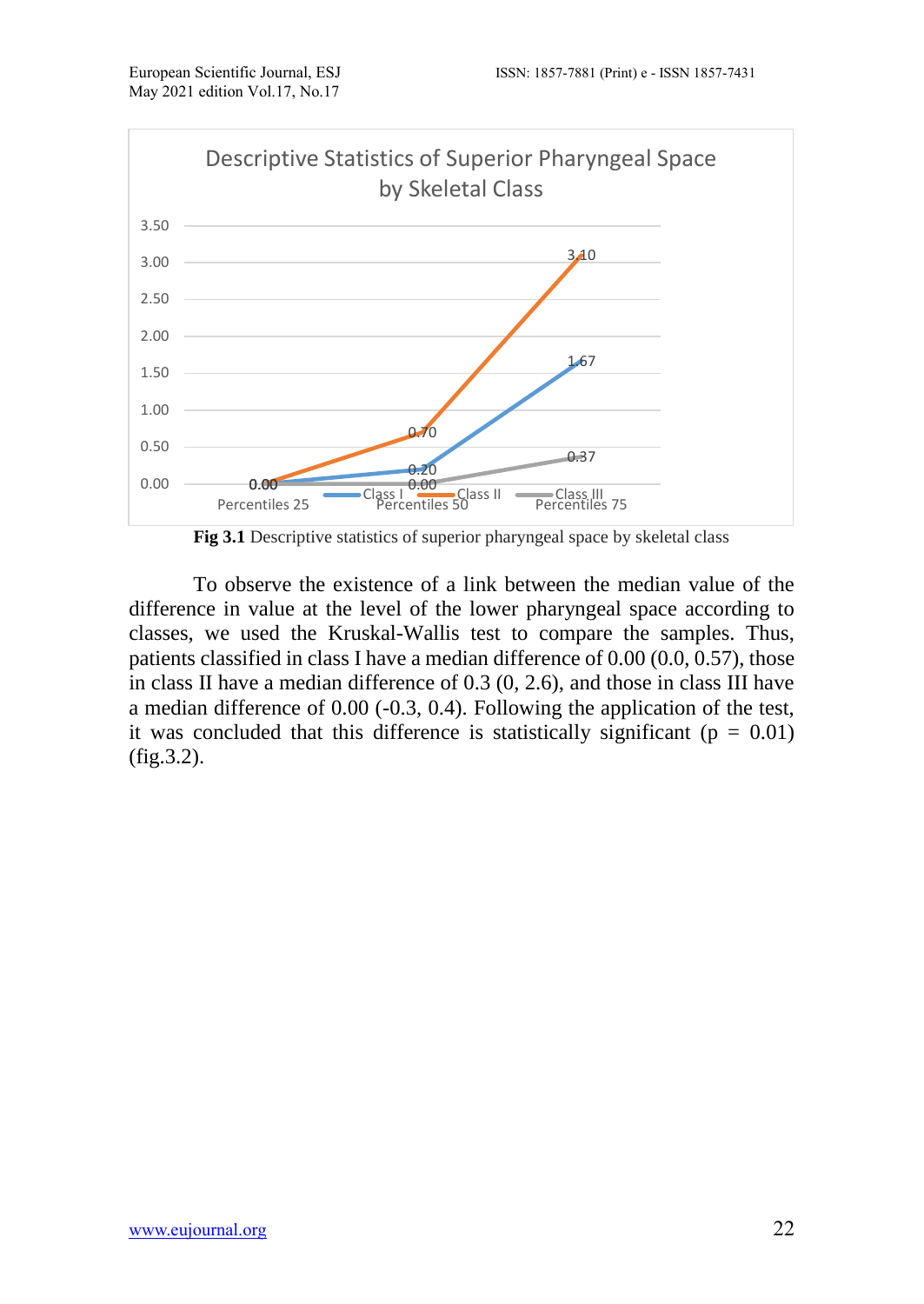

**Fig 3.2** Descriptive statistics for inferior pharyngeal space by skeletal class

To observe the existence of a link between the median differences in values in the lower pharyngeal space between class I and class II, we used the Mann-Whitney U test to compare median values. Thus, the median value of the differences in values in class I is 0. (0, 0.57), while the median value of the differences in values in class II is 0.3 (0, 2.6). Using the Mann-Whitney test, it was concluded that this difference is statistically significant ( $p = 0.02$ ) (fig.3.3).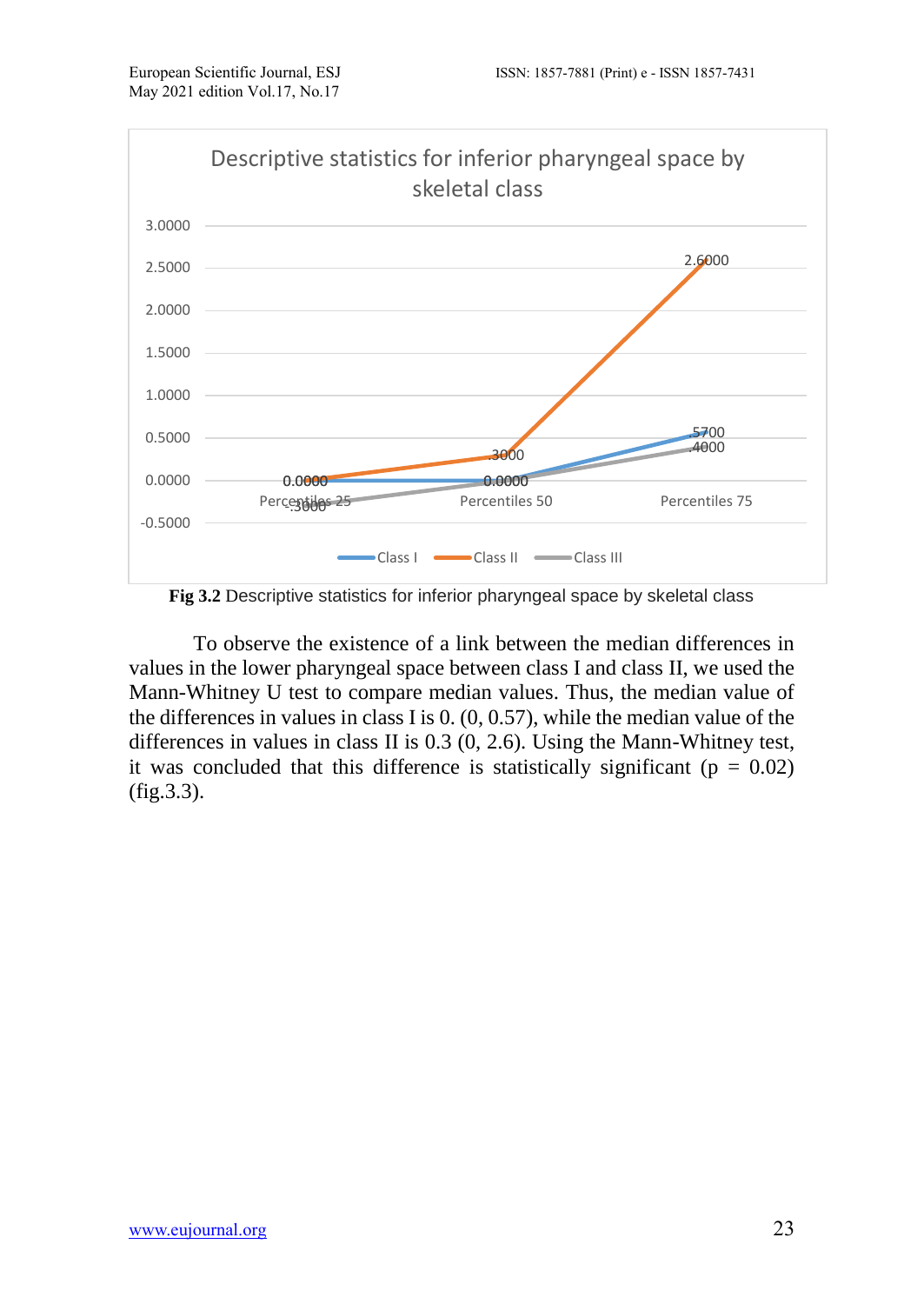

**Fig.3.3** Median value of differences in values in the lower pharyngeal sphincter between class I and class II

To observe the existence of a link between the median differences in values in the lower pharyngeal space between class I and class II, we used the Mann-Whitney U test to compare median values. Thus, the median value of the differences in values in Class III is 0. (- 0.3, 0.4), while the median value of the differences in values in Class II is 0.3 (0, 2.6). Using the Mann-Whitney test, it was concluded that this difference is statistically significant ( $p = 0.016$ ) (fig. 3.4).



**Fig.3.4** Median value of differences in values in the lower pharyngeal sphincter between class II and class III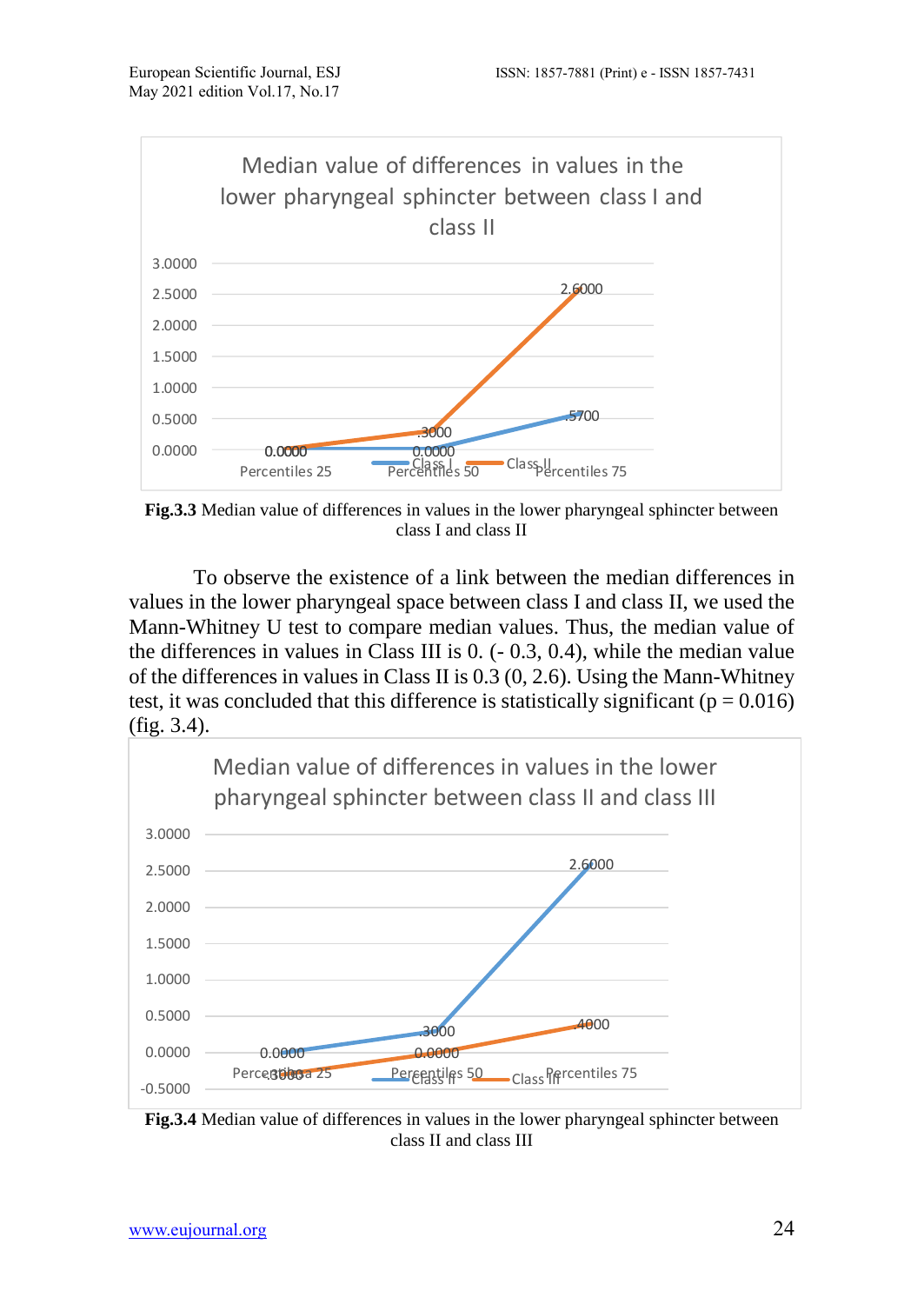To observe the existence of a link between the median differences in values in the lower esophageal space between class I and class III, we used the Mann-Whitney U test to compare the median values. Thus, the median value of the differences in values in Class III is 0. (- 0.3, 0.4), while the median value of the differences in values in Class I is 0. (0, 0.57). Using the Mann-Whitney test, we concluded that this difference is statistically insignificant ( $p = 0.11$ ) (fig. 3.5).



Fig. 3.5 Median value of differences in values in the lower pharyngeal sphincter between class I and class III

To observe the differences between the median values of the differences in the values of the upper and lower pharyngeal space in patients in class I, we used the Mann-Whitney U test. Thus, the median value of UPS is  $0.2$   $(0, 1.67)$  and  $(0, 0.57)$  within the LPS. Using the test, it was concluded that this difference is statistically significant ( $p = 0.02$ ) (fig. 3.6).



**Fig. 3.6** Median differences in values between pharyngeal spaces in Class I patients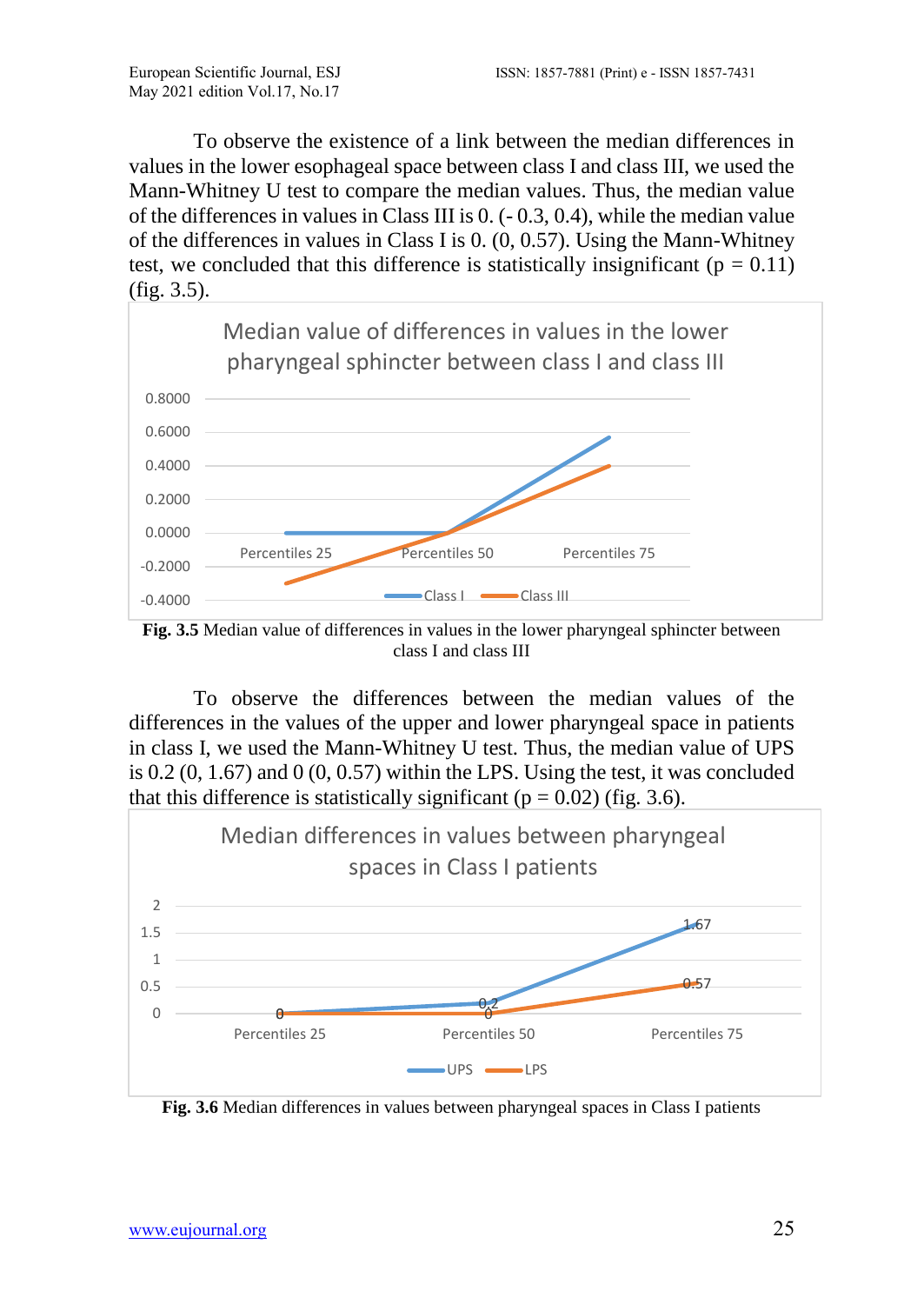To observe the differences between the median values of the differences in values of the upper and lower pharyngeal space in class II patients, we used the Mann-Whitney U test. Thus, the median value of the UPS is  $0.7$   $(0, 3.4)$  and  $0.3$   $(0, 2.6)$  within the LPS. Using the test, it was concluded that this difference is statistically insignificant ( $p = 0.37$ ) (fig. 3.7)



**Fig. 3.7** Median differences in values between pharyngeal spaces in Class II patients

To observe the differences between the median values of the differences in values of the upper and lower pharyngeal space in patients in class III, we used the Mann-Whitney U test. Thus, the median value of the STS is  $0(0, 0.37)$  and  $0(-0.3, 0.4)$  within the SFI. Using the test, it was concluded that this difference is statistically insignificant ( $p = 0.16$ ) (fig. 3.8).



**Fig. 3.7** Median differences in values between pharyngeal spaces in Class III patients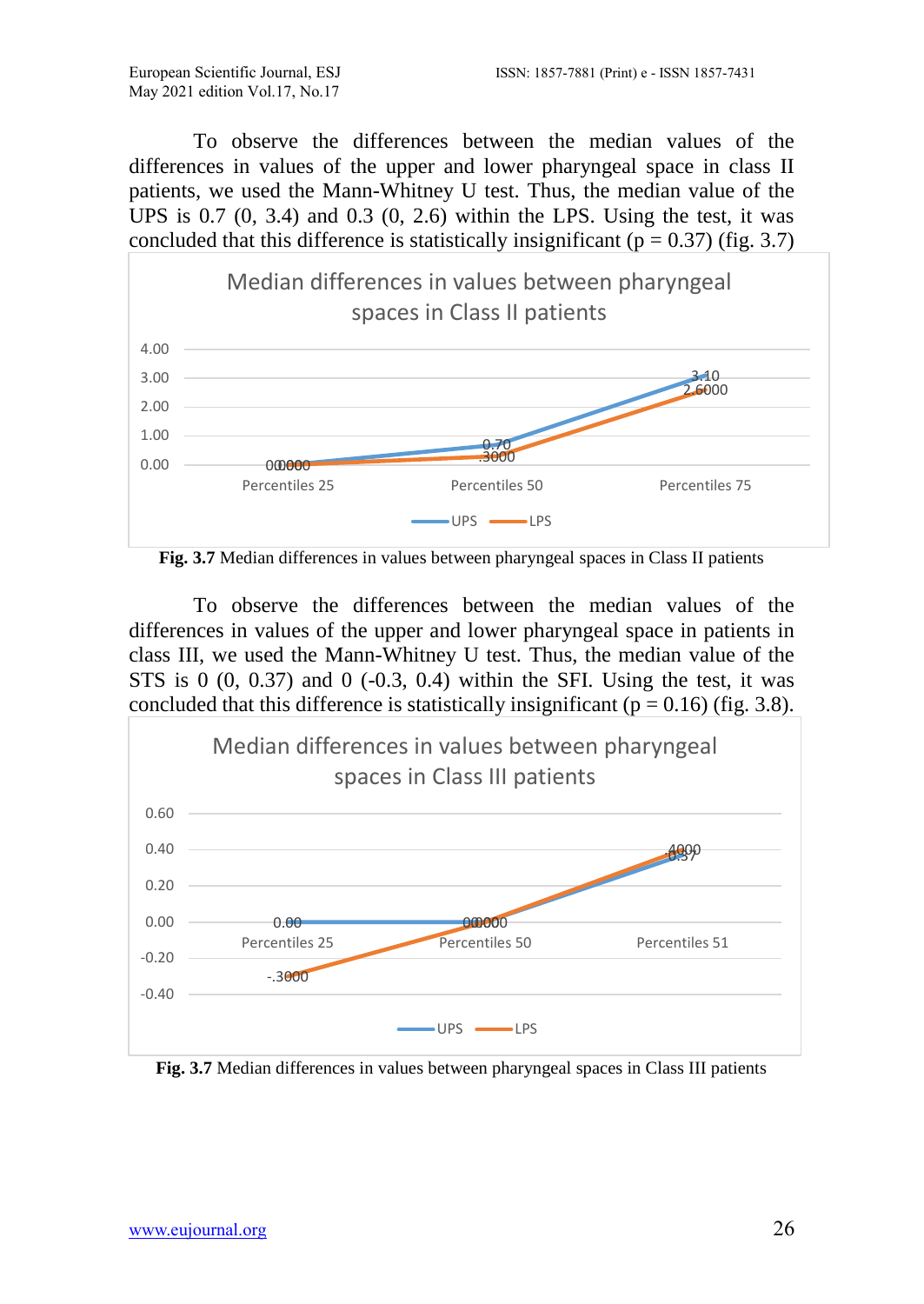#### **Discussions**

The majority of the population suffering from sleep apnea is not aware that they suffer from this syndrome. A method to determine patients at risk of developing this syndrome has not yet been implemented.

The results of the present study demonstrate that in patients with skeletal class II, there is a decrease in the size of the upper airways compared to patients with class I and III. (Silva, Lacerda, Silva, & Ramos, 2015) These results are consistent with other studies in this area (M Kirjavainen; & Turkka, 2007), but a direct link only between this skeletal abnormality and sleep apnea cannot be deduced, even though it has been shown that a decrease in mandibular body length was found in patients with OSA (Joanna, Johal, & Kotecha 2000). Mandibular advancement alone is unlikely to be succesfull (Anaesth, 1989). There are several factors involved, this anomaly being only one of them.

These results should also be seen within the study. The analyzes were performed in two-dimensional plane, a complex 3D analysis of the superior airspace and the position of the mandible, hyoid bone and tongue would reveal several aspects on the morphology of this area in the three skeletal patterns.

Two other studies show that by treating the class II abnormality, the size of the posterior pharyngeal space can be increased and the symptoms of those suffering from obstructive sleep apnea-hypopnea syndrome can be improved (Pavoni et al. 2017). At the same time, it is observed that not all patients with skeletal class II suffer from this syndrome.(Ghodke, Utreja, Singh, & Jena, 2014)

Among the patients in the present study in the anamnesis, no signs of sleep apnea were found. This can be based on the young age of the patients, although it can occur at a younger age, obstructive sleep apnea syndrome occurs with age. Thus we cannot know for sure which of the patients in this study will develop these problems or whether they will develop them.

In his analysis of the airway, McNamara showed that an increased in upper pharyngeal space could possible have an adenoid obstruction of the upper airway and that this part of the airway increases it's dimensions with age. In the present study the patients have ages between 10-21; being this young we could not test this aspect, but we keep this in mind for a future study with the same groups of patients. (McNamara, 1984)

It can be said that early treatment of skeletal class II abnormality has a positive influence on the upper airways and can help patients prevent the onset of obstructive sleep apnea-hypopnea syndrome in adulthood, where treatment is no longer it's so easy.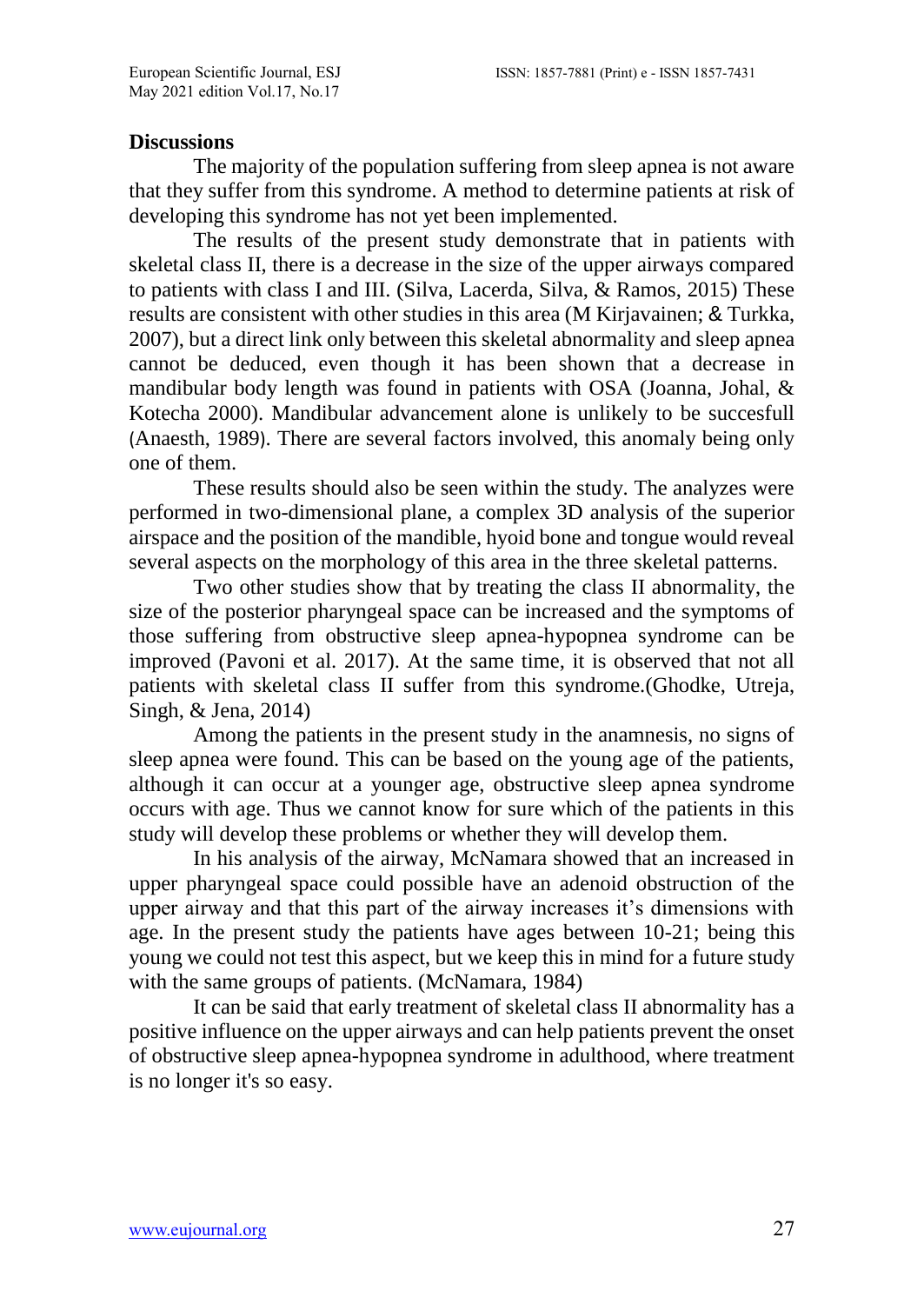## **Conclusion:**

- 1. Patients with skeletal class II have smaller dimensions of the lower pharyngeal space than patients with class I and class III.
- 2. There is no major difference between the dimensions of the lower pharyngeal space between class I and class III, both classes having values close to normal.
- 3. There are no major differences between the dimensions of the superior pharyngeal space between skeletal classes I, II and III.
- 4. Patients with skeletal class II have an increased risk compared to those with class I or class III of developing obstructive sleep apneahypopnea syndrome during their lifetime.
- 5. There is a proportionality between the size of the upper pharyngeal space and the size of the lower pharyngeal space in patients with skeletal class II and skeletal class III. In patients with skeletal class I there was no such proportionality of size.

# **References:**

1. Achilleos S., Krogstad O., Lyberg T. (2000). Surgical mandibular setback and changes in uvuloglossopharyngeal morphology and head posture: A short-and long-term cephalometric study in males. *Eur J Orthod, 22*, 383-94.

[https://www.researchgate.net/publication/12294204\\_Surgical\\_mandi](https://www.researchgate.net/publication/12294204_Surgical_mandibular_setback_and_changes_in_uvuloglossopharyngeal_morphology_and_head_posture_A_short-_and_long-term_cephalometric_study_in_males) [bular\\_setback\\_and\\_changes\\_in\\_uvuloglossopharyngeal\\_morphology](https://www.researchgate.net/publication/12294204_Surgical_mandibular_setback_and_changes_in_uvuloglossopharyngeal_morphology_and_head_posture_A_short-_and_long-term_cephalometric_study_in_males) [\\_and\\_head\\_posture\\_A\\_short-\\_and\\_long-](https://www.researchgate.net/publication/12294204_Surgical_mandibular_setback_and_changes_in_uvuloglossopharyngeal_morphology_and_head_posture_A_short-_and_long-term_cephalometric_study_in_males)

[term\\_cephalometric\\_study\\_in\\_males](https://www.researchgate.net/publication/12294204_Surgical_mandibular_setback_and_changes_in_uvuloglossopharyngeal_morphology_and_head_posture_A_short-_and_long-term_cephalometric_study_in_males)

- 2. Health Quality Ontario (2006). Polysomnography in patients with obstructive sleep apnea: An evidence-based analysis. *Ontario Health Technology Assessment Series, 6*, 1-38. <https://www.ncbi.nlm.nih.gov/pmc/articles/PMC3379160/>
- 3. Spicuzza L., Caruso D., Di Maria G. (2015). Obstructive sleep apnoea syndrome and its management. *Therapeutic Advances in Chronic Disease, 6*(5), 273-285.<https://doi.org/10.1177/2040622315590318>
- 4. Lowe A. A. (1990). The tongue and airway. *Otolaryngologic clinics of North America*, *23*(4), 677–698.
- 5. Jyothi, K. Renuka Prasad, R. Rajalakshmi, RC Satish Kumar, Talatam Ramphanindra, TM Vijayakumar and Ilango Kaliappan (February 13th 2019). Obstructive Sleep Apnea: A Pathophysiology and Pharmacotherapy Approach. *Noninvasive Ventilation in Medicine - Recent Updates*,<http://dx.doi.org/10.5772/intechopen.77981>
- 6. Liao, Y. F., Huang, C. S., & Chuang, M. L. (2003). The utility of cephalometry with the Muller maneuver in evaluating the upper airway